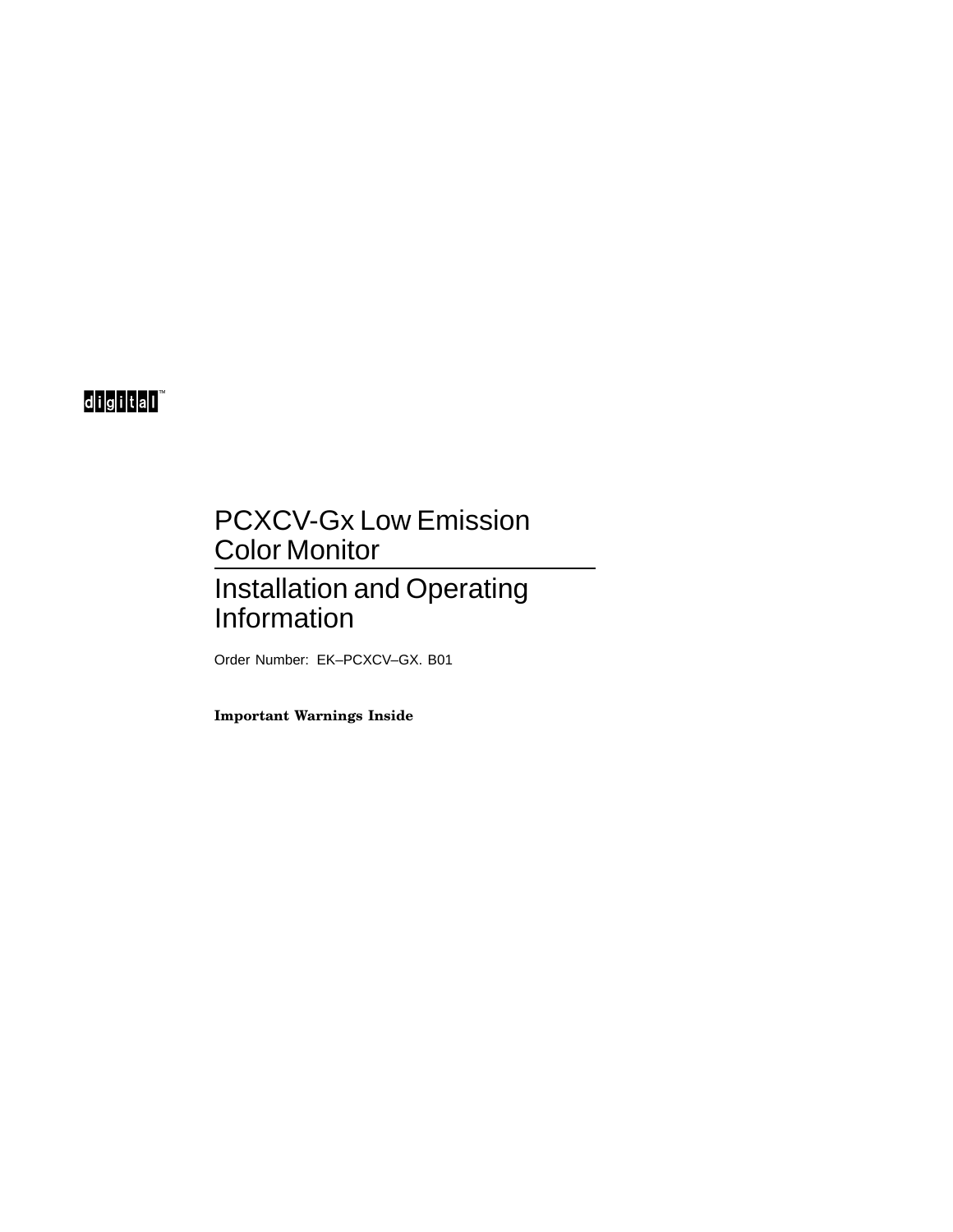#### **March 1994**

The information in this document is subject to change without notice and should not be construed as a commitment by Digital Equipment Corporation.

Restricted Rights: Use, duplication, or disclosure by the U.S. Government is subject to restrictions as set forth in subparagraph (c) (1) (ii) of the Rights in Technical Data and Computer Software clause at DFARS 252.227-7013.

#### **FCC ID: BEJCQ465**

**Note:** This equipment has been tested and found to comply with the limits for a Class B digital device, pursuant to Part 15 of the FCC rules. These limits are designed to provide reasonable protection against harmful interference in a residential installation. Any changes or modifications made to this equipment may void the user's authority to operate this equipment.

This equipment generates, uses, and can radiate radio frequency energy and, if not installed and used in accordance with the instructions, may cause harmful interference to radio and television reception; however, there is no guarantee that interference will not occur in a particular installation. If this equipment does cause harmful interference to radio or television reception, which can be determined by turning the equipment off and on, the user is encouraged to try to correct the interference by one or more of the following measures:

- Re-orient or relocate the receiving antenna.
- Increase the separation between the equipment and the receiver.
- Connect the equipment to an outlet on a circuit different from that to which the receiver is connected.
- Consult the dealer or an experienced radio/TV technician.

Additional information on the need to interconnect the device with shielded (data) cables or the need for special devices, such as ferrite beads on cables, is required if such means of interference suppression was used in the qualification test for the device.

#### **Canadian Department of Communications Statement**

This digital apparatus does not exceed the Class B limits for radio noise emissions from digital apparatus as set out in the radio interference regulations of the Canadian Department of Communications.

DEC and the DIGITAL logo are trademarks of Digital Equipment Corporation.

IBM is a registered trademark of International Business Machines Corporation. VESA is a registered trademark of the Video Electronic Standards Association. The Energy Star emblem does not represent EPA endorsement of any product or service.

Copyright © Digital Equipment Corporation 1994. All rights reserved. Printed in Korea.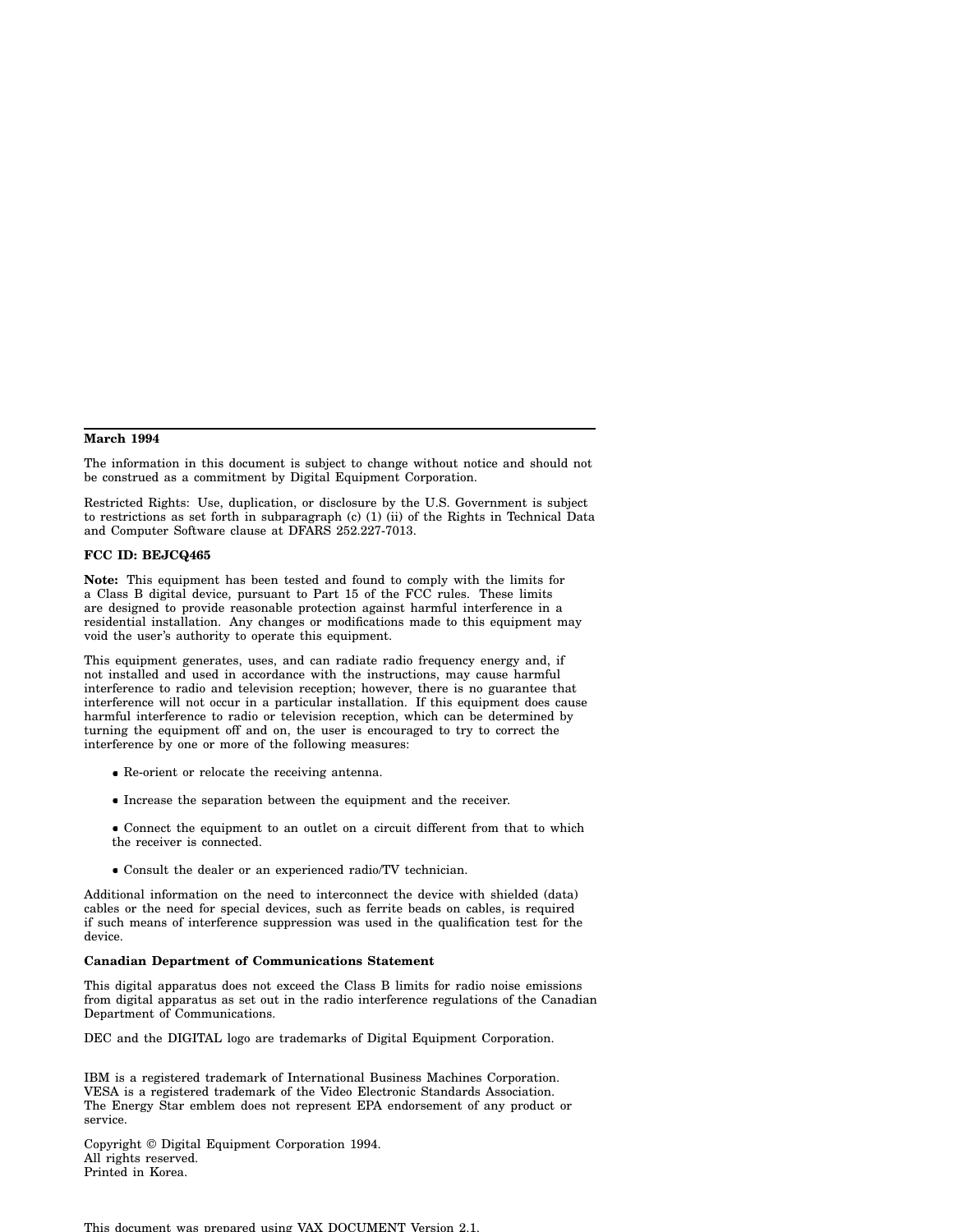# **Contents**

| 1              | <b>Installation</b>                          |                                                                                                                    |                                                                |  |  |  |
|----------------|----------------------------------------------|--------------------------------------------------------------------------------------------------------------------|----------------------------------------------------------------|--|--|--|
|                | 11<br>1.2                                    | Tilt/Swivel Stand Installation                                                                                     | $1 - 1$<br>$1 - 2$                                             |  |  |  |
| 2 <sup>1</sup> | <b>Servicing</b>                             |                                                                                                                    |                                                                |  |  |  |
|                | 2.1<br>2.2<br>2.2.1<br>2.2.2<br>2.2.3<br>224 | Servicing the Monitor<br>DECmailer<br>Monitor Disposal<br>How To Get Service $\dots\dots\dots\dots\dots\dots\dots$ | $2 - 1$<br>$2 - 1$<br>$2 - 2$<br>$2 - 2$<br>$2 - 2$<br>$2 - 2$ |  |  |  |
| 3              | <b>Specifications</b>                        |                                                                                                                    |                                                                |  |  |  |
|                | 3.1<br>3.2<br>3.3<br>3.4                     | Monitor Specifications<br>Monitor Power Management System<br>Environment                                           | $3 - 1$<br>$3 - 2$<br>$3 - 2$<br>$3 - 3$                       |  |  |  |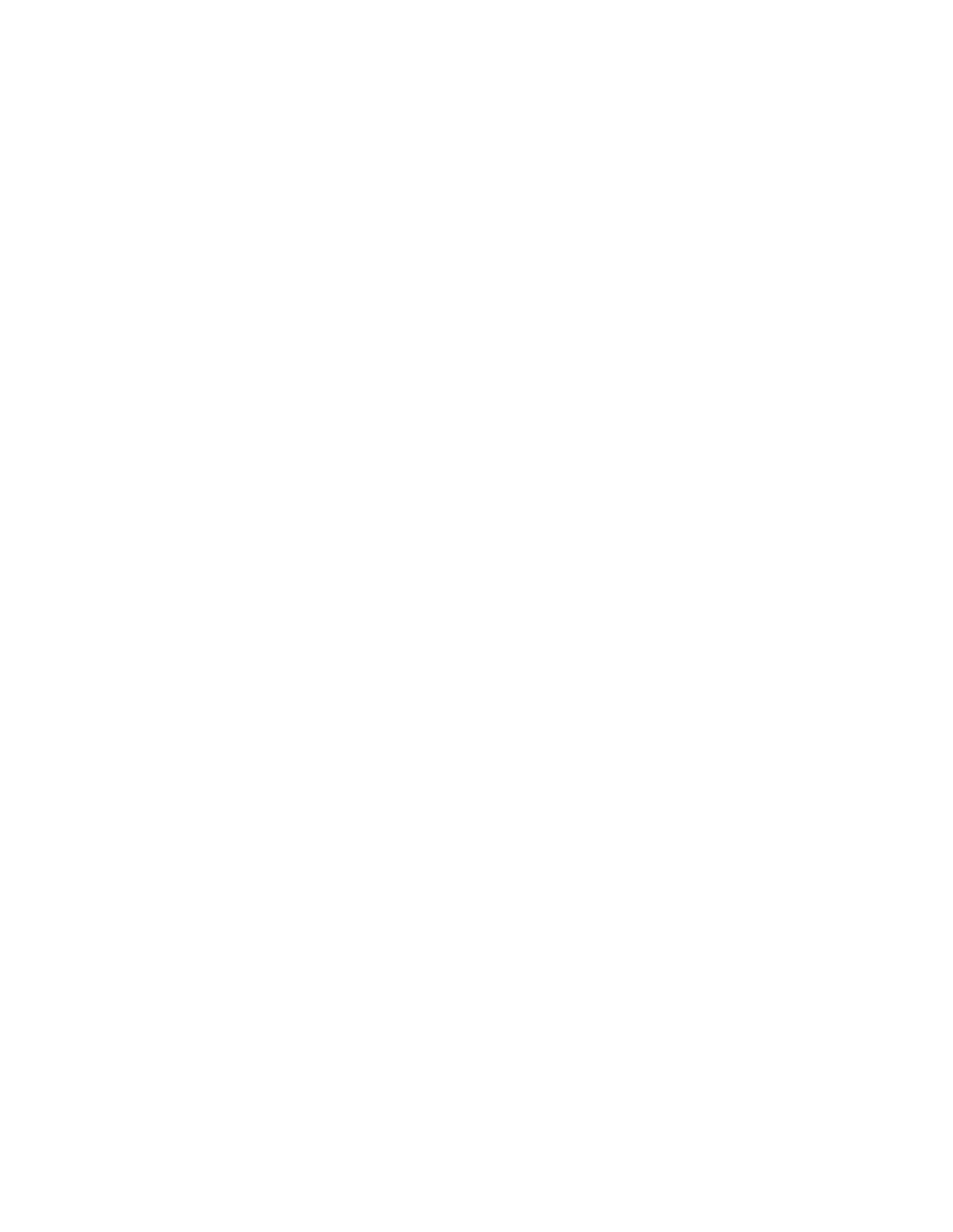# **About This Guide**

## **Overview**

This guide is intended for users who wish to install the color monitor. This guide describes how to connect cables and clean the monitor.

# **Conventions**

The following conventions are used in this document:

| <b>Convention</b> | Meaning                                          |
|-------------------|--------------------------------------------------|
| <b>Note</b>       | Provides general information.                    |
| Warning           | Provides information to prevent personal injury. |

# **Before You Start**

A small flat-blade screwdriver may be needed to install the communication cable.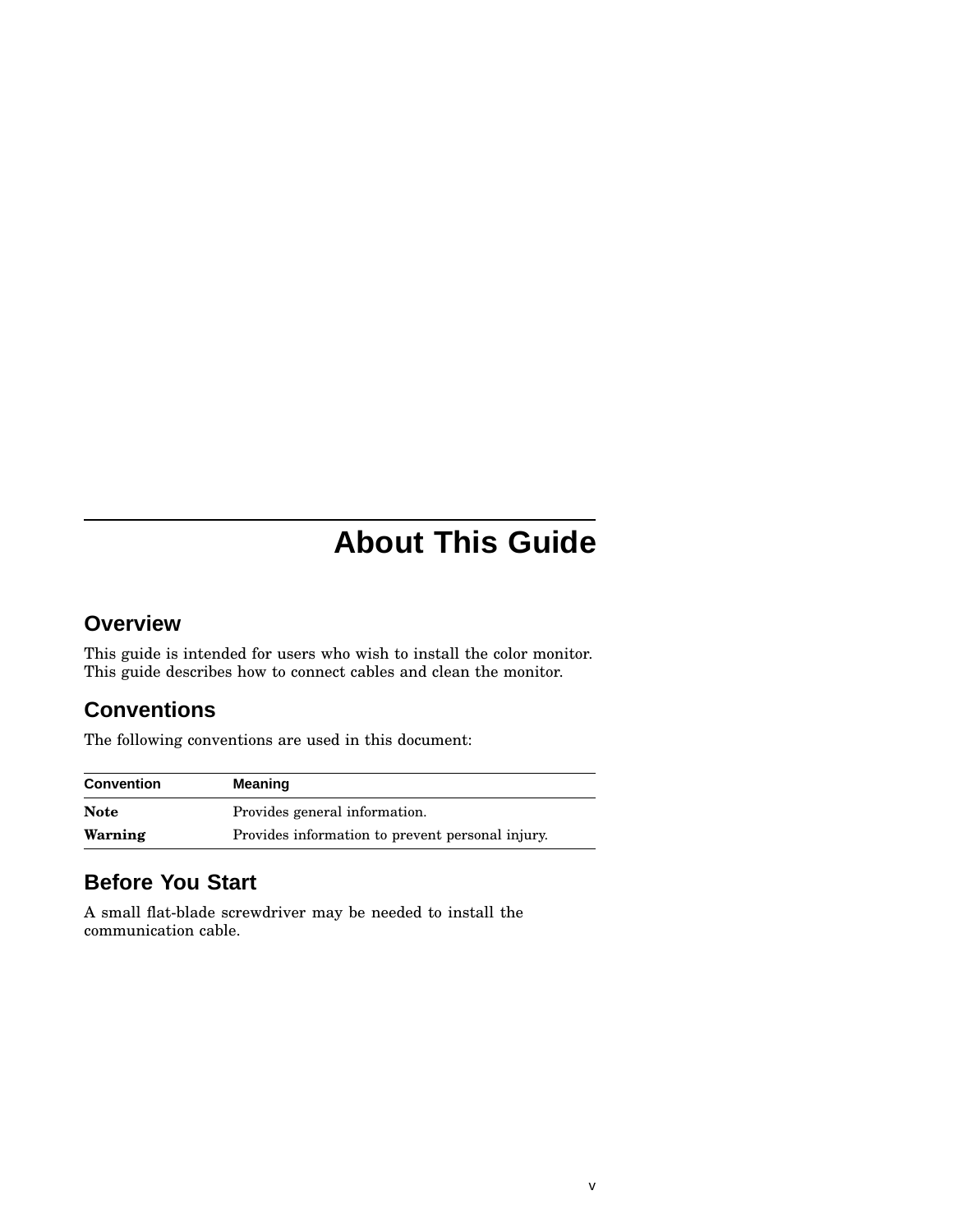## **Installation/Operating Guidelines**

Observe the following basic rules for installation and use.

## **Do . . .**

- Use the power cord supplied with the monitor, which is UL-, CSA-, and VDE-approved.
- Turn the monitor off when not being used for an extended period of time.

## **Do Not . . .**

- Overload the ac outlet.
- Open the monitor. It contains high voltages that could result in personal injury. If any problems arise, call your service technician.
- Move the monitor on a stand over carpet or thresholds.
- Push objects into the monitor's openings.
- Add accessories that are not designed for this monitor.
- Operate the monitor near water or in a damp environment.
- Operate the monitor near magnets and motor devices.
- Obstruct the ventilation openings in the monitor's cabinet, such as placing the monitor on a rug or within an enclosure.
- Place the monitor near a radiator or heat source.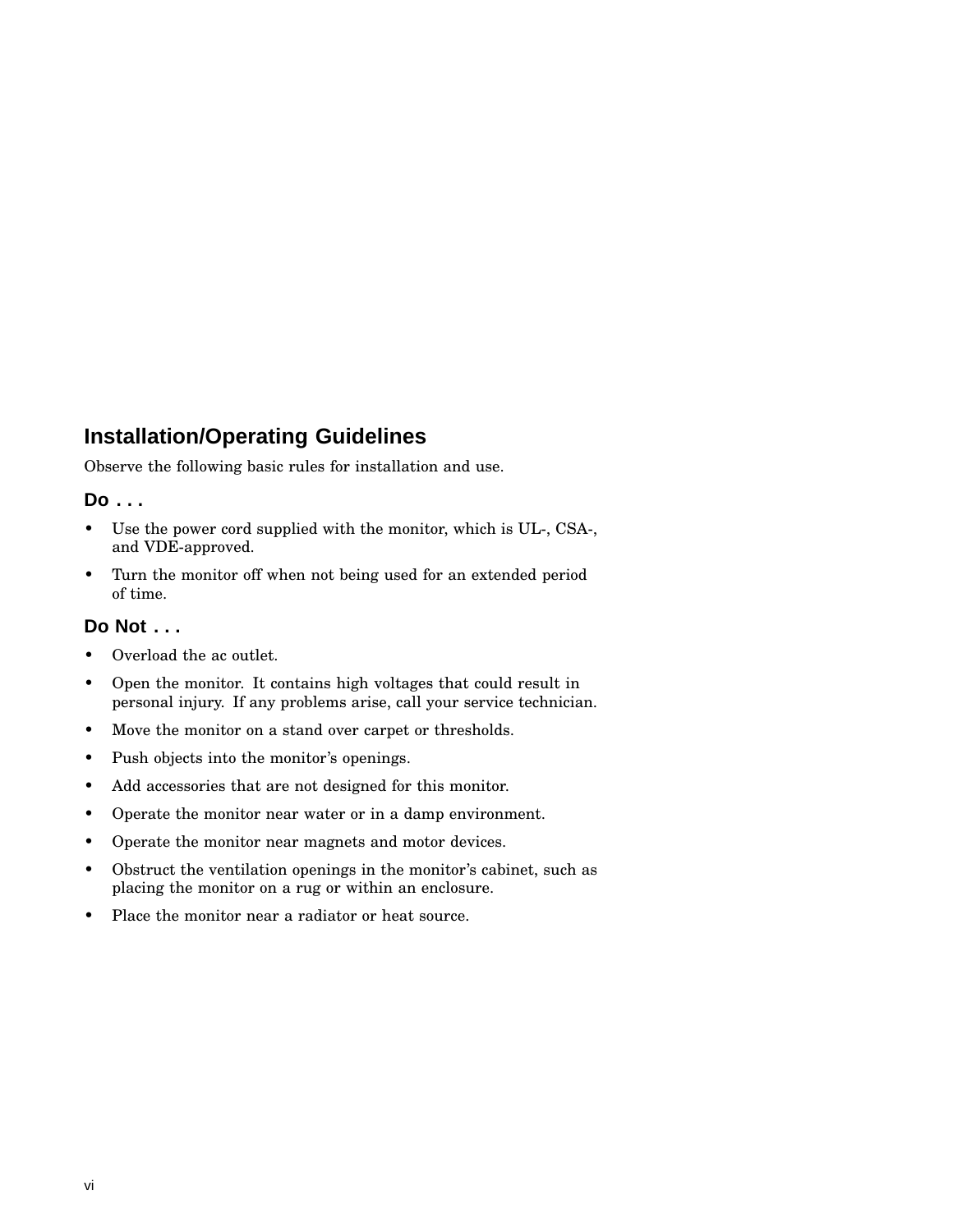# **1 Installation**

# **1.1 Tilt/Swivel Stand Installation**

To install the tilt/swivel stand:

- 1. Carefully set the monitor face down.
- 2. Insert the hooks on the tilt/swivel stand into the matching slots in the base of the monitor.
- 3. Slide the tilt/swivel stand toward the front of the monitor until the latches click into the locked position.

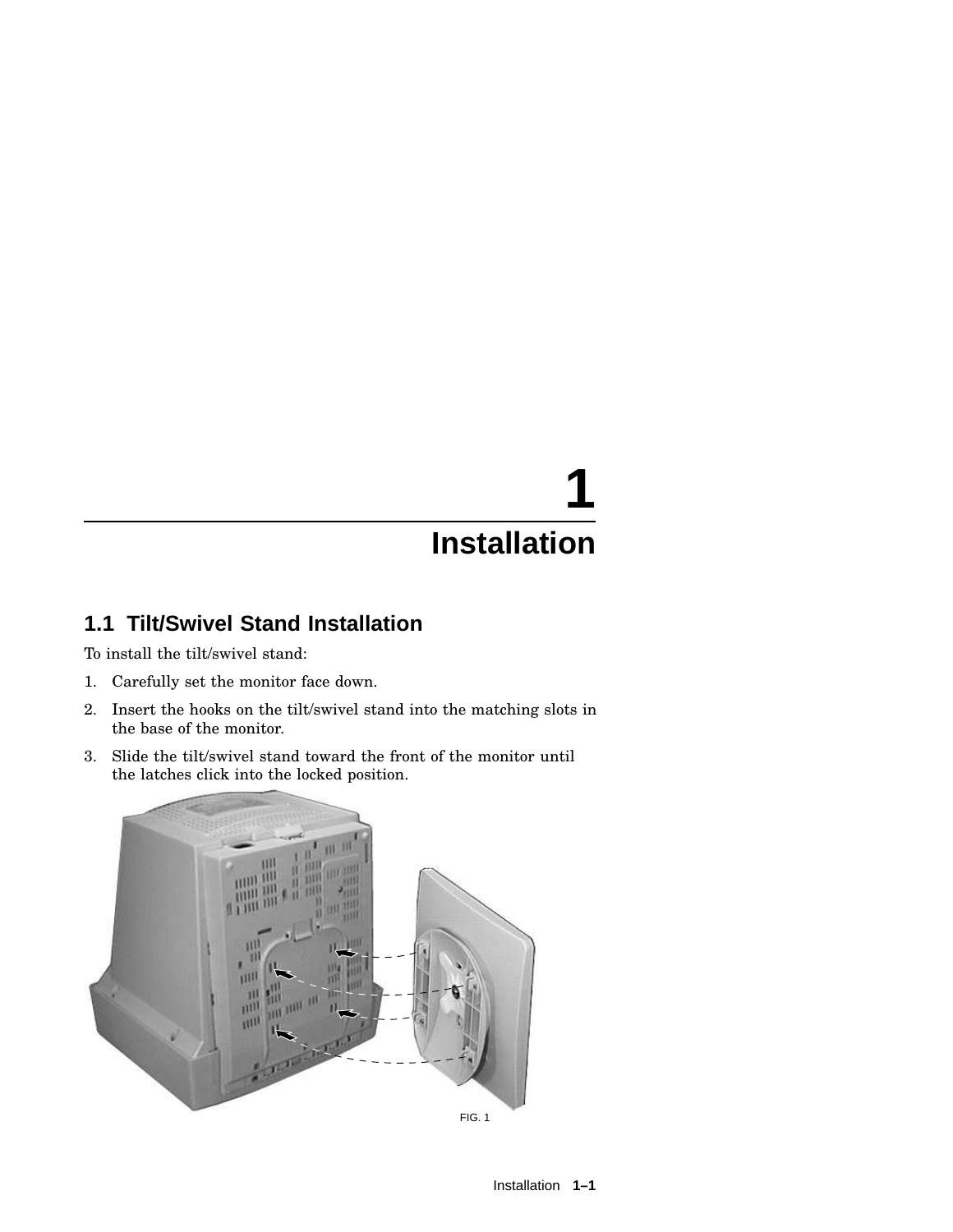### **Installation 1.2 Monitor Installation**

# **1.2 Monitor Installation**

To connect your monitor:

- 1. Turn the power off on the monitor and the computer.
- 2. Position the monitor and the computer so that you can easily get to the back panel of each system.
- 3. Connect the signal cable on the back of the monitor to the back of the computer. If needed, refer to your computer owner's manual.
- 4. Tighten the signal cable screws with a flat-head screwdriver.
- 5. Plug in the ac power cord to the monitor, then to a properly-grounded ac electrical outlet.
- 6. Push the power switch button to turn on power to the monitor. The power indicator  $\bm{\Theta}$  should light.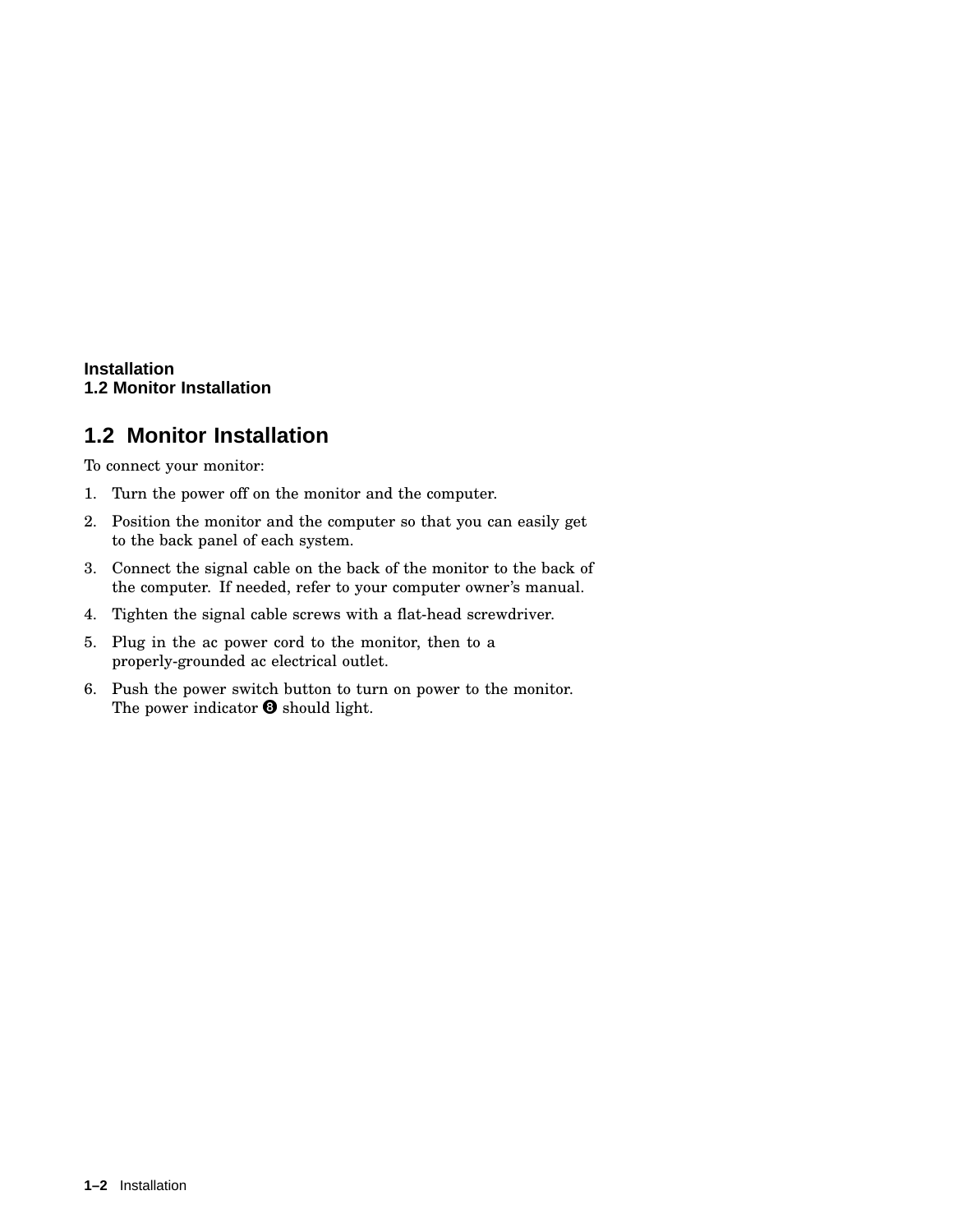**Installation 1.2 Monitor Installation**



**Item Function O** V-Center Adjusts vertical centering **2** V-Size Adjusts vertical size **8** H-Center Adjusts horizontal centering  $\bullet$  H-Size Adjusts horizontal size **O** Contrast Adjusts white level for comfortable viewing **6** Brightness Adjusts black level for comfortable viewing **O** Power switch Turns the monitor on and off <sup>6</sup> Power indicator Lights when power is on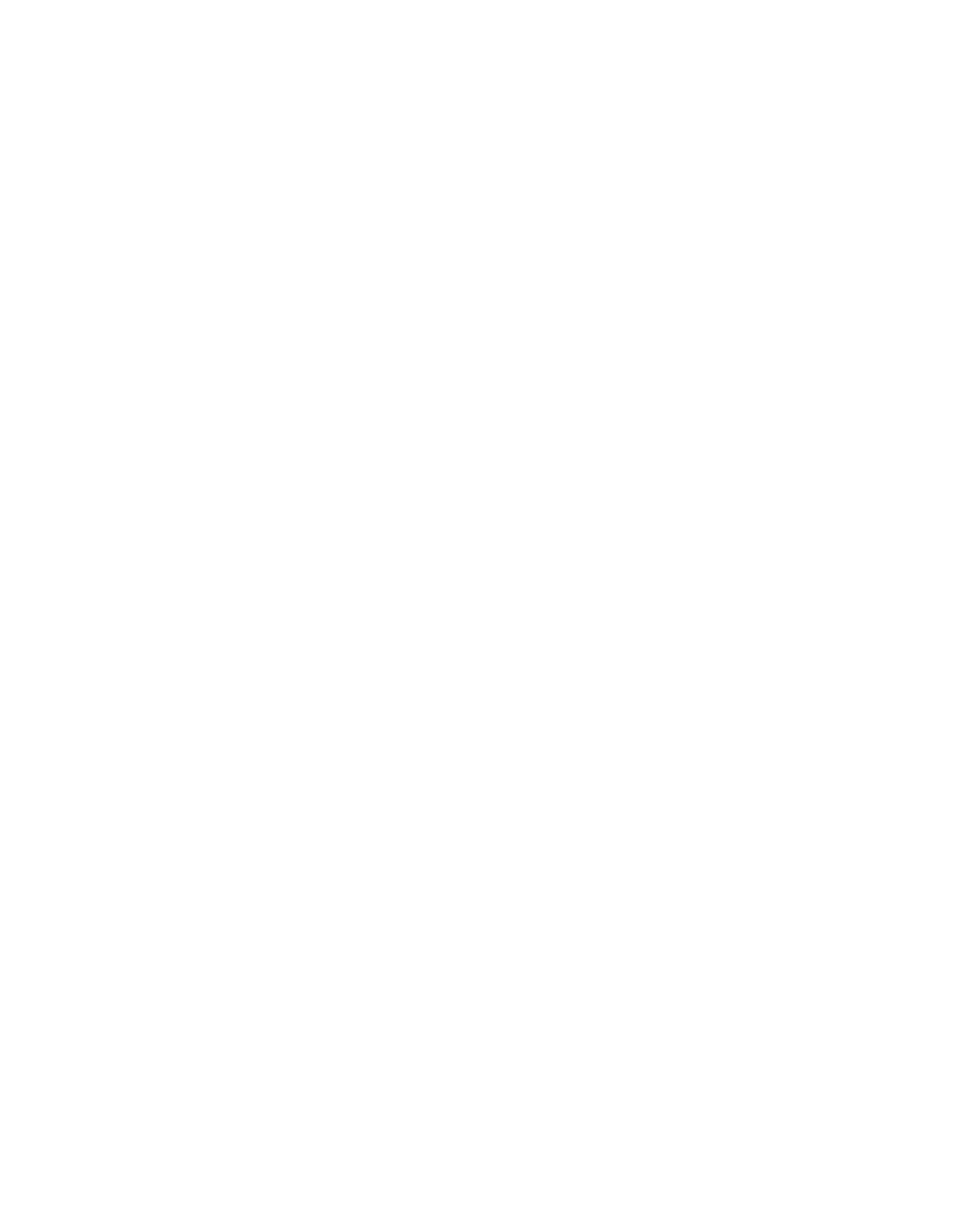# **2 Servicing**

## **2.1 Cleaning the Monitor**

To clean the monitor:

- 1. Unplug the monitor.
- 2. Clean the monitor with a soft, slightly damp cloth. **Do not** use an aerosol cleaner directly on the screen.

# **2.2 Servicing the Monitor**

**Warning**

**Do not** attempt to service the monitor yourself. It contains hazardous high voltages. Call a qualified service representative.

Digital provides a wide range of maintenance programs for terminals. It is recommended that you use either DECmailer or Carry-In Service when servicing the PCXCV-Gx color monitor. If needed, use the original box and packing material to send the unit to the service location.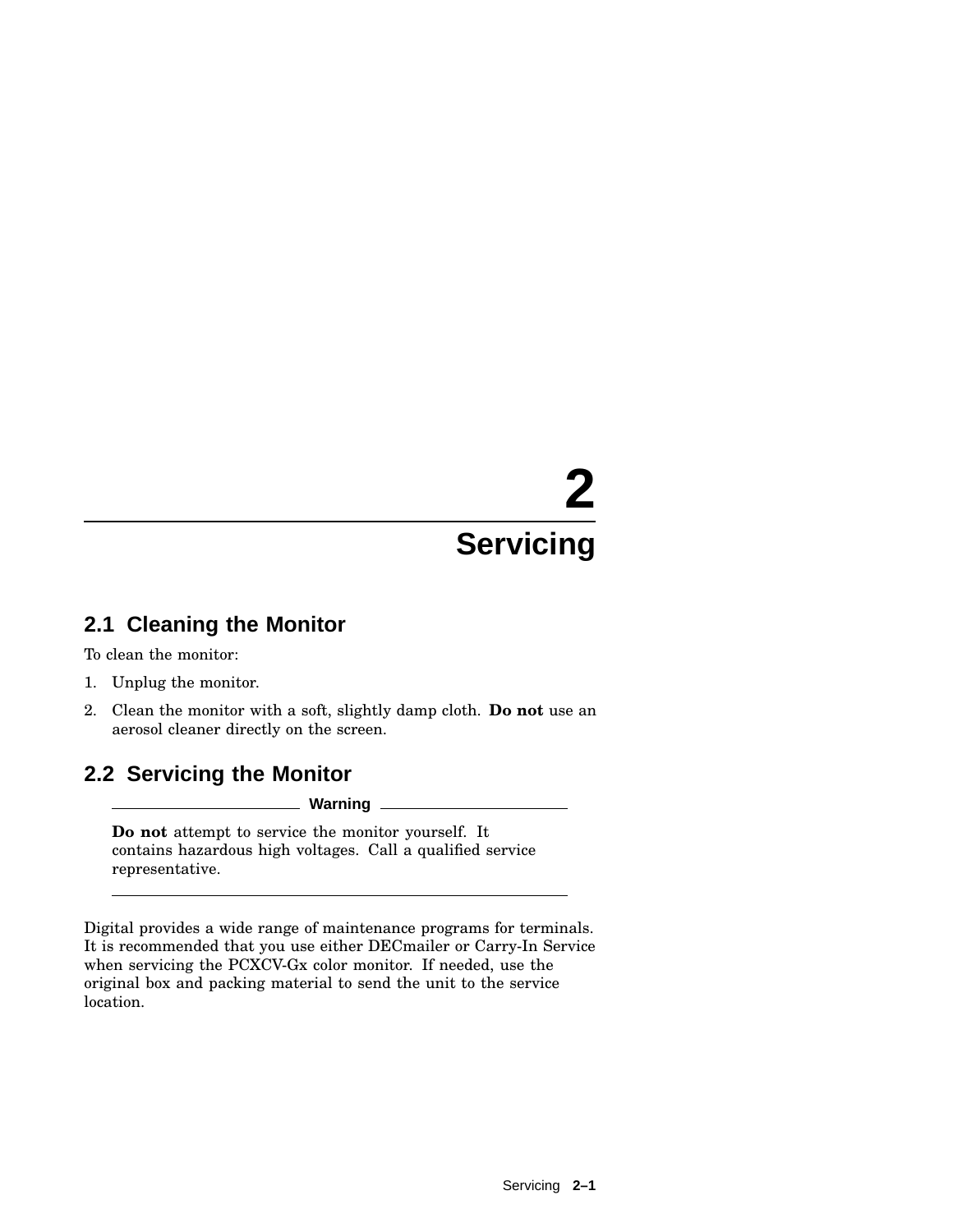### **Servicing 2.2 Servicing the Monitor**

## **2.2.1 DECmailer**

DECmailer provides a mail-in service for the PCXCV-Gx color monitor. Ship the terminal to your nearest Digital Servicenter using a common carrier. The terminal will be repaired or exchanged and returned to you within five days.

## **2.2.2 Carry-In Service**

Digital Carry-In Servicenters are located in major cities around the world. They offer convenient, cost-effective repair service with a 48-hour turnaround time. Both contract and per-call coverage is offered.

## **2.2.3 Monitor Disposal**

**Warning**

If you need to dispose of a unit, ask a qualified service representative for the proper procedure. Improper disposal could result in personal injury from implosion.

## **2.2.4 How To Get Service**

To find out more about Digital's hardware and software services, contact your local Digital Services office.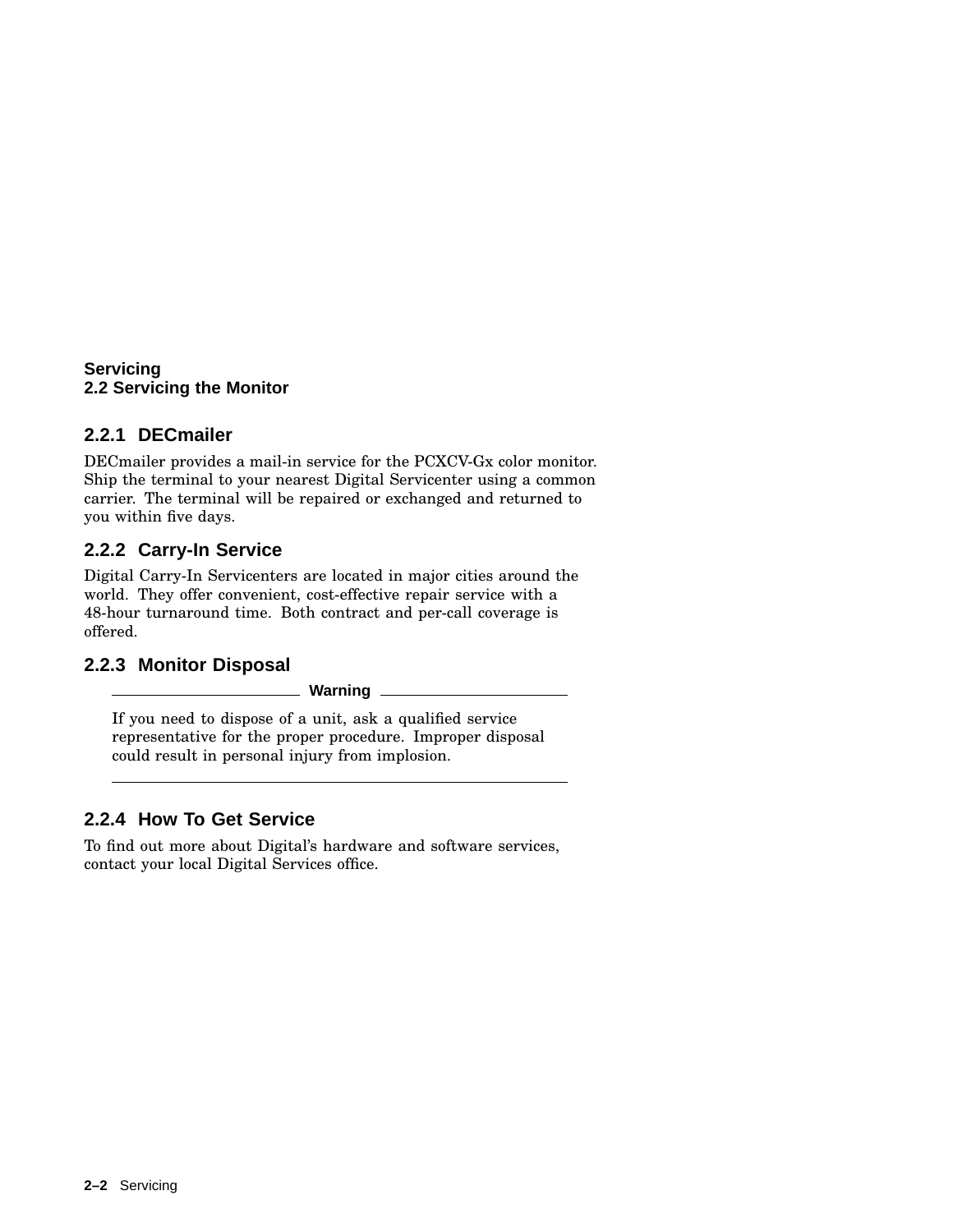# **3**

# **Specifications**

# **3.1 Monitor Specifications**

| <b>Monitor</b>    | 35.6 cm $(14 \text{ in})$ non-glare, 90 $^{\circ}$ deflection,<br>$0.28$ dot pitch           |
|-------------------|----------------------------------------------------------------------------------------------|
| Signal connector  | $15$ -pin D-sub                                                                              |
| Power input       | Autoranging: 90 - 264 Vac, 50-60 Hz, 1.9 A                                                   |
| <b>Dimensions</b> | $36.1 \times 38.6 \times 32$ cm without stand<br>$(14.2 \times 15.2 \times 12.6 \text{ in})$ |
|                   | $36.1 \times 38.6 \times 35.1$ cm with stand<br>$(14.2 \times 15.2 \times 13.8 \text{ in})$  |
| Weight            | 10.4 $Kg(4.7 \text{ lb})$<br>$10.8$ Kg $(4.9$ lb) with stand                                 |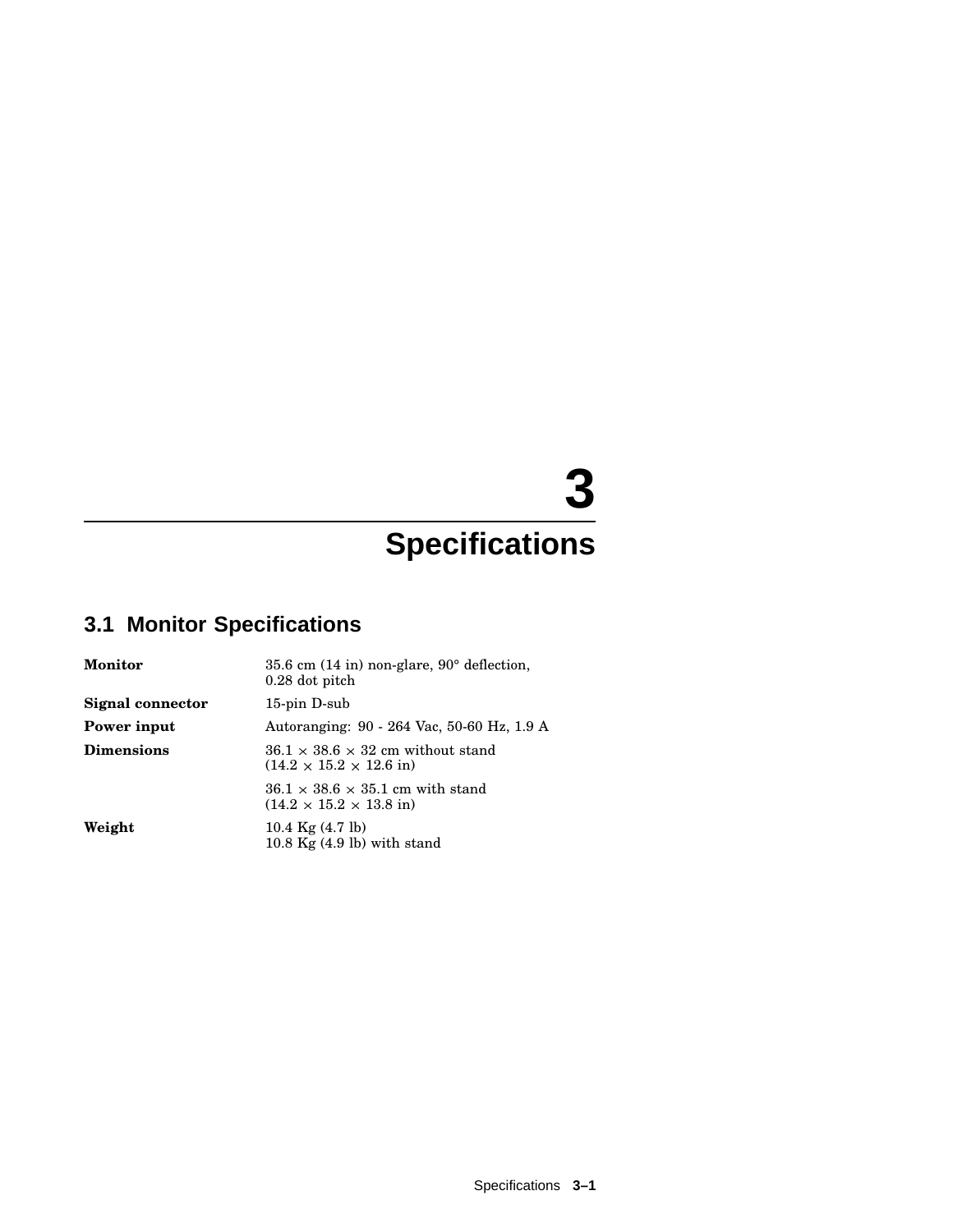## **Specifications 3.2 Scanning Modes**

# **3.2 Scanning Modes**

The horizontal and vertical frequencies for each screen resolution are as follows:

| <b>Resolution</b> | <b>H-Frequency</b> | <b>V-Frequency</b> | <b>Remarks</b>   |
|-------------------|--------------------|--------------------|------------------|
| $640 \times 350$  | 31.5K Hz           | 70 Hz              | <b>IBM VGA1</b>  |
| $640 \times 400$  | 31.5K Hz           | 70 Hz              | <b>IBM VGA2</b>  |
| $640 \times 480$  | 31.5K Hz           | $60$ Hz            | <b>IBM VGA3</b>  |
| $800 \times 600$  | 35.2K Hz           | $56$ Hz            | <b>SUPER VGA</b> |
| $1024 \times 768$ | 35.5K Hz           | 87 Hz              | IBM 8514/A*      |
| $640 \times 350$  | 37.88K Hz          | 84 Hz              |                  |
| $640 \times 400$  | 37.88K Hz          | 84 Hz              |                  |
| $640 \times 480$  | 37.88K Hz          | 72 Hz              | VESA Ergo VGA    |
| $800 \times 600$  | 37.88K Hz          | $60$ Hz            | VESA SUPER VGA   |
| *Interlaced       |                    |                    |                  |

**3.3 Monitor Power Management System**

## **Energy Star "Ready" Monitor**

This monitor has three power-saving states, indicated by the light-emitting diode (LED) on the front panel:

| <b>LED Color</b> | State†              | <b>Power Consumption</b> | <b>Recovery</b><br><b>Time</b> |
|------------------|---------------------|--------------------------|--------------------------------|
| Green            | 0n                  | Normal                   | -                              |
| Amber            | Standby/<br>Suspend | $\langle$ 15 watts       | 3s                             |
|                  | Off                 | $\leq 5$ watts           | 15 s                           |

† These power-saving states exceed the Environmental Protection Agency (EPA) Energy Star requirements using the Video Electronics Standard Association (VESA) methodology for Display Power Management Signals.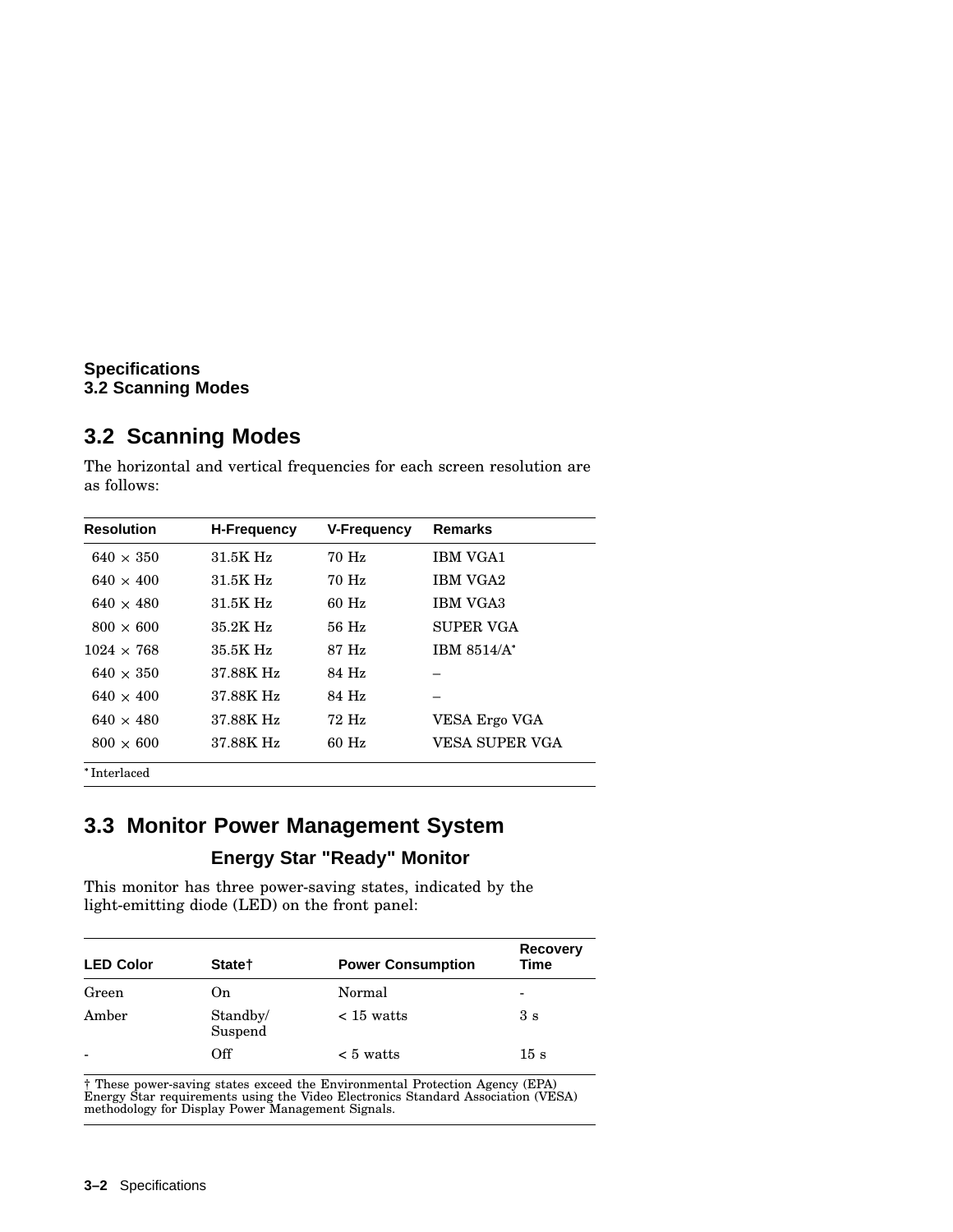## **Specifications 3.3 Monitor Power Management System**

The monitor remains in the power-saving state until you press a key on the keyboard or move the mouse (if available). The recovery time back to the On state varies as indicated above.

# **3.4 Environment**

This product has been designed and manufactured to minimize the impact to the environment. The packaging is recyclable and the terminal can be returned for proper disposal.

## **Asbestos**

This product does not use asbestos in any form.

### **Low Emission**



The PCXCV-Gx conforms to the guidelines of the Swedish Standard SS436 14 90 and NBOSH (Swedish National Council for Metrology and Testing Display Units - Test Methods MPR-2 1990:8).